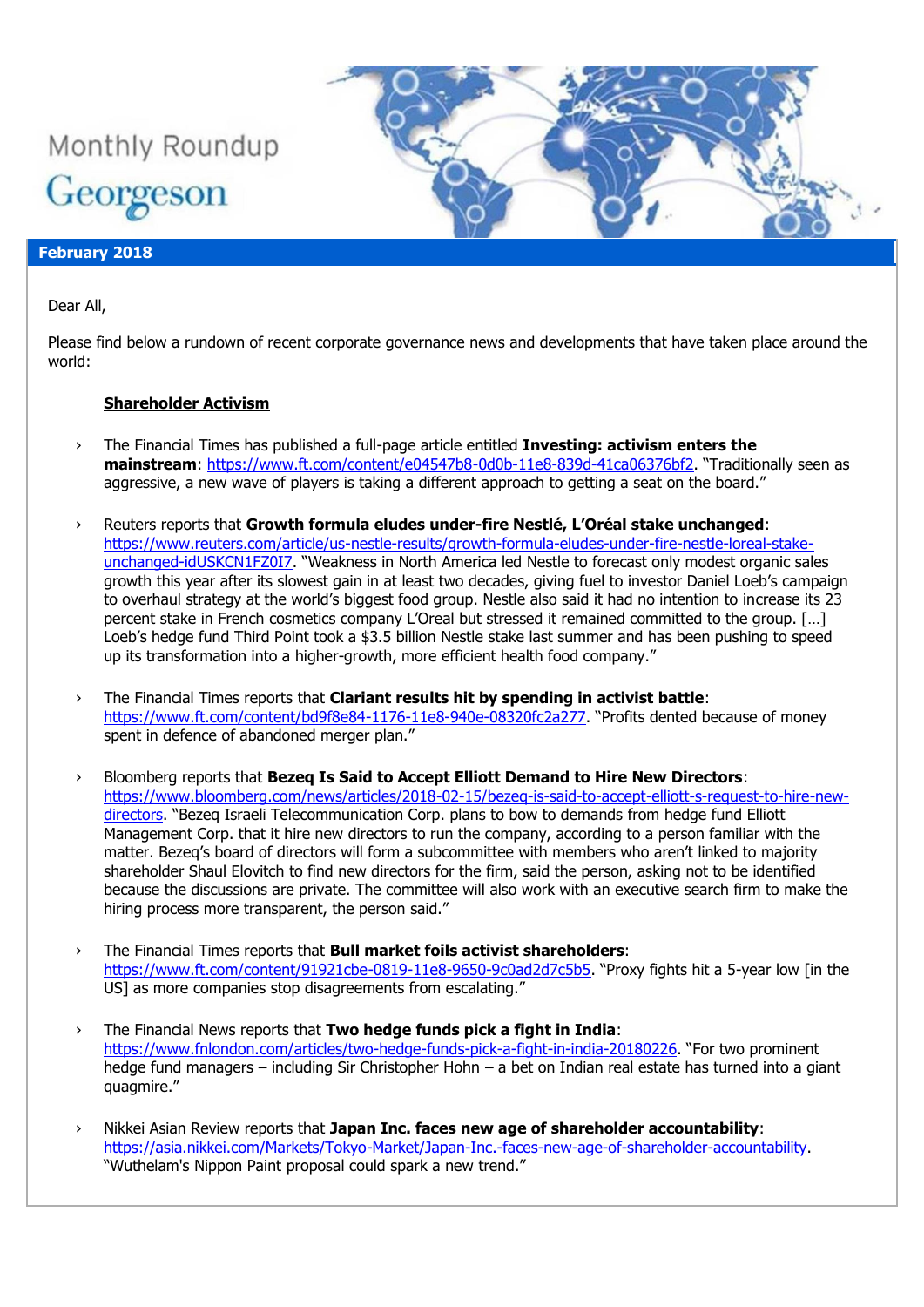- › The Financial Times reports that **SoftBank seeks to join Swiss Re board in \$10bn stake talks**: <https://www.ft.com/content/348cfd72-149e-11e8-9376-4a6390addb44>. "Japanese group looks to acquire up to 30 per cent share in reinsurer."
- › CNBC reports that **Icahn, Deason criticize Xerox's proposed deal with Fujifilm**: <https://www.cnbc.com/2018/02/12/icahn-deason-criticize-xeroxs-proposed-deal-with-fujifilm.html>. "Xerox shareholders Carl Icahn and Darwin Deason strongly criticized the company's plan to sell itself to Japan's Fujifilm, saying the transaction 'dramatically undervalues Xerox and disproportionately favors Fuji'."

## **Europe…**

- › The European Commission has announced **Sustainable Finance: High-Level Expert Group delivers roadmap for greener and cleaner economy**: [http://europa.eu/rapid/press-release\\_IP-18-](http://europa.eu/rapid/press-release_IP-18-542_en.htm?locale=en) 542 en.htm?locale=en. "The European Commission welcomes the final report by its High-Level Expert Group on Sustainable Finance (HLEG), which sets out strategic recommendations for a financial system that supports sustainable investments. The Commission will now move to finalise its strategy on sustainable finance on the basis of these recommendations. Delivering an EU strategy on sustainable finance is a priority action of the Commission's Capital Markets Union (CMU) Action Plan, as well as one of the key steps towards implementing the historic Paris Agreement and the EU's Agenda for sustainable development."
- › The Financial Times reports that **Vanguard creates new European stewardship team**: <https://www.ft.com/content/5dbd7d56-1256-11e8-940e-08320fc2a277>. "\$5tn asset manager has faced criticism for failing to influence corporate policies" See here for the Vanguard announcement: [https://www.vanguard.co.uk/documents/portal/press\\_releases/vanguard-appoints-adrienne-monley.pdf.](https://www.vanguard.co.uk/documents/portal/press_releases/vanguard-appoints-adrienne-monley.pdf)

## **…and beyond**

- › Hermes argues that **A trio of concerns set to dominate institutional investors' agendas at AGMs**: [https://www.hermes-investment.com/ukw/blog/press/trio-concerns-set-dominate-institutional-investors](https://www.hermes-investment.com/ukw/blog/press/trio-concerns-set-dominate-institutional-investors-agendas-agms/)[agendas-agms/](https://www.hermes-investment.com/ukw/blog/press/trio-concerns-set-dominate-institutional-investors-agendas-agms/). "Institutional investors will be looking for companies to address concerns around their management of climate change, board diversity, and executive remuneration during this year's AGM season, says Dr Hans-Christoph Hirt, Head of Hermes EOS, the stewardship and engagement team at Hermes Investment Management."
- › The Financial Times reports that **Strong ESG policies are no protection against scandal**: <https://www.ft.com/content/08a3420e-05bf-11e8-9650-9c0ad2d7c5b5>. "BlackRock study 'expected to find better social performance. We were wrong'."

### › Deloitte have published their **Directors' Alert 2018: Linkages to success**:

<https://www2.deloitte.com/global/en/pages/risk/articles/deloitte-risk-directors-alert-2018.html>. "This edition of Directors' Alert directs your attention to some of the most powerful levers the board can pull to enhance and protect reputation. Specifically, we focus on the board's oversight of three critical areas: strategy and risk appetite, CEO succession and organizational culture, and digital innovation. Oversight of strategy and risk appetite are at the heart of a board's responsibilities; this is particularly true in the current environment, where it is essential to take risks to create value while also avoiding risks that erode value. The board's role in CEO succession may be the most powerful lever it has to influence culture, and culture stands among the primary components of organizational reputation. Digital innovation drives growth in many organizations but holds risks that must be overseen by boards that may be unfamiliar with recent innovation; when it comes to digital, boards need to update their knowledge and capabilities continuously." The full document is available here: [https://www2.deloitte.com/content/dam/Deloitte/global/Documents/Risk/directors-alert-](https://www2.deloitte.com/content/dam/Deloitte/global/Documents/Risk/directors-alert-2018.pdf)[2018.pdf.](https://www2.deloitte.com/content/dam/Deloitte/global/Documents/Risk/directors-alert-2018.pdf)

› The Financial Times reports that **Coal chief warns against 'green' failure to back industry**: <https://www.ft.com/content/3775522a-13f2-11e8-9376-4a6390addb44>. "Head of trade body says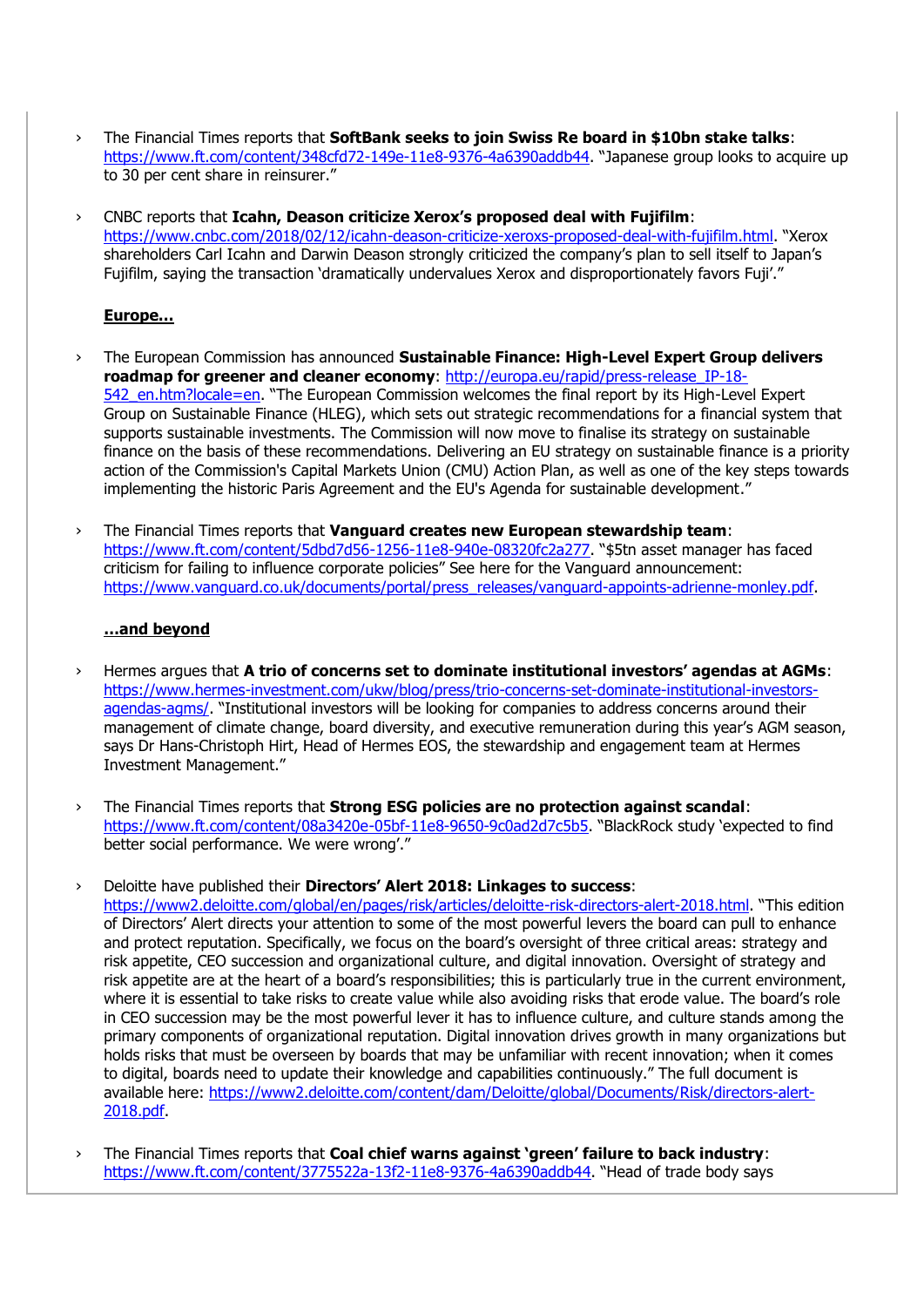investment boycotts will damage drive for cleaner world."

- › The 30% Club has announced that **Investors focus on diversity with growth of 30% Club UK Investor Group**: [https://30percentclub.org/press-releases/view/investors-focus-on-diversity-with-growth](https://30percentclub.org/press-releases/view/investors-focus-on-diversity-with-growth-of-30-club-uk-investor-group)[of-30-club-uk-investor-group](https://30percentclub.org/press-releases/view/investors-focus-on-diversity-with-growth-of-30-club-uk-investor-group). "The 30% Club UK Investor Group has grown from 7 to 27 members and from  $£1.6$  trillion to £10.5 trillion in assets under management. The initiative is now global, with significant groups in Australia and Canada as well as a new group forming in the US. The London Stock Exchange opening was followed by a panel discussion including Paul Polman, Hiro Mizuno, Mark Zinkula, CEO of Legal & General Investment Management and Hanneke Smits, CEO of Newton Investment Management, and attendees included a wide representation of asset owners and asset managers as well as CEOs and Chairs of UK plc companies."
- › MSCI **Reopens the Consultation on the Treatment of Unequal Voting Structures and Releases a Discussion Paper**: [https://www.msci.com/documents/10199/d4d619dd-ec0b-4cb3-8d9a-cef31b5d617b.](https://www.msci.com/documents/10199/d4d619dd-ec0b-4cb3-8d9a-cef31b5d617b) "MSCI Inc. (NYSE: MSCI), a leading provider of research-based indexes and analytics, announced today the launch of a consultation with the investment community on a revised proposal on the treatment of stocks with unequal voting rights. Under this proposal MSCI would adjust the weights of such stocks in the MSCI Equity Indexes to reflect company level listed voting power in addition to free float. MSCI also released today a discussion paper which aims to serve as the basis of the consultation and facilitate debate among market participants. In particular, the paper examines the theoretical and practical issues of the application of a 'one share, one vote' principle to the investment opportunity set of international institutional investors." **The consultation closes on 31 May 2018.**

# **UK**

- › The Guardian reports that **Persimmon slashes boss's bonus… to just £75m**: [https://www.theguardian.com/business/2018/feb/23/persimmon-slashes-bosss-bonus-to-just-75m.](https://www.theguardian.com/business/2018/feb/23/persimmon-slashes-bosss-bonus-to-just-75m) "Persimmon is slashing bonus payouts to three executives by  $E51m$ , including a  $E25m$  cut for its chief executive, after the UK's second largest housebuilder was strongly criticised over its controversial pay deal. The FTSE 100 firm said Jeff Fairburn would receive £75m worth of shares rather than £100m under the company's long-term incentive bonus plan. Based on Thursday's closing share price, Mike Killoran, the finance director, will receive  $E24m$  less than the  $E78m$  originally slated, while the bonus for Dave Jenkinson, the managing director, will be cut by £2m to £38m."
- › The parliamentary Carillion joint inquiry has announced that **Major shareholders views on Carillion collapse published**: [http://www.parliament.uk/business/committees/committees-a-z/commons](http://www.parliament.uk/business/committees/committees-a-z/commons-select/work-and-pensions-committee/news-parliament-2017/carillion-shareholders-17-19/)[select/work-and-pensions-committee/news-parliament-2017/carillion-shareholders-17-19/](http://www.parliament.uk/business/committees/committees-a-z/commons-select/work-and-pensions-committee/news-parliament-2017/carillion-shareholders-17-19/). "At the end of January the Work and Pensions and Business, Energy and Industrial Strategy Committees wrote to major shareholders in Carillion, with questions on their interaction with the company and the timing and motivation of their share selloffs. The Committees publish their responses, which show a variety of different perceptions about Carillion among its institutional investors, and very different levels of engagement with the board." See here for the main Carillion joint enquiry page: [http://www.parliament.uk/business/committees/committees-a-z/commons-select/work-and-pensions-](http://www.parliament.uk/business/committees/committees-a-z/commons-select/work-and-pensions-committee/inquiries/parliament-2017/carillion-inquiry-17-19/)

[committee/inquiries/parliament-2017/carillion-inquiry-17-19/.](http://www.parliament.uk/business/committees/committees-a-z/commons-select/work-and-pensions-committee/inquiries/parliament-2017/carillion-inquiry-17-19/)

- › City A.M. reports that **Upper Crust operator SSP Group met with shareholder rebellion over chairman's busy schedule**: [http://www.cityam.com/281348/upper-crust-operator-ssp-group-met](http://www.cityam.com/281348/upper-crust-operator-ssp-group-met-shareholder-rebellion)[shareholder-rebellion.](http://www.cityam.com/281348/upper-crust-operator-ssp-group-met-shareholder-rebellion) "Upper Crust and Ritazza operator SSP Group faced shareholder unrest at its annual general meeting (AGM) today, as almost a third of investors rebelled against its chairman. Chair Vagn Sørensen had been criticised by an investor advice service for his multiple roles. Today 32.1 per cent of votes cast opposed his re-election. […] But the statement said that Sorensen will review his portfolio over the coming period. The company also faced opposition to its remuneration policy, as nearly 23 per cent of votes were cast against. The board responded by saying it would engage with shareholders on the issue."
- › The Financial Times reports that **Former Lloyds chief Eric Daniels sues bank for £1m share award**: <https://www.ft.com/content/e73ab186-18c6-11e8-9e9c-25c814761640>. "Case weighs contracts against rules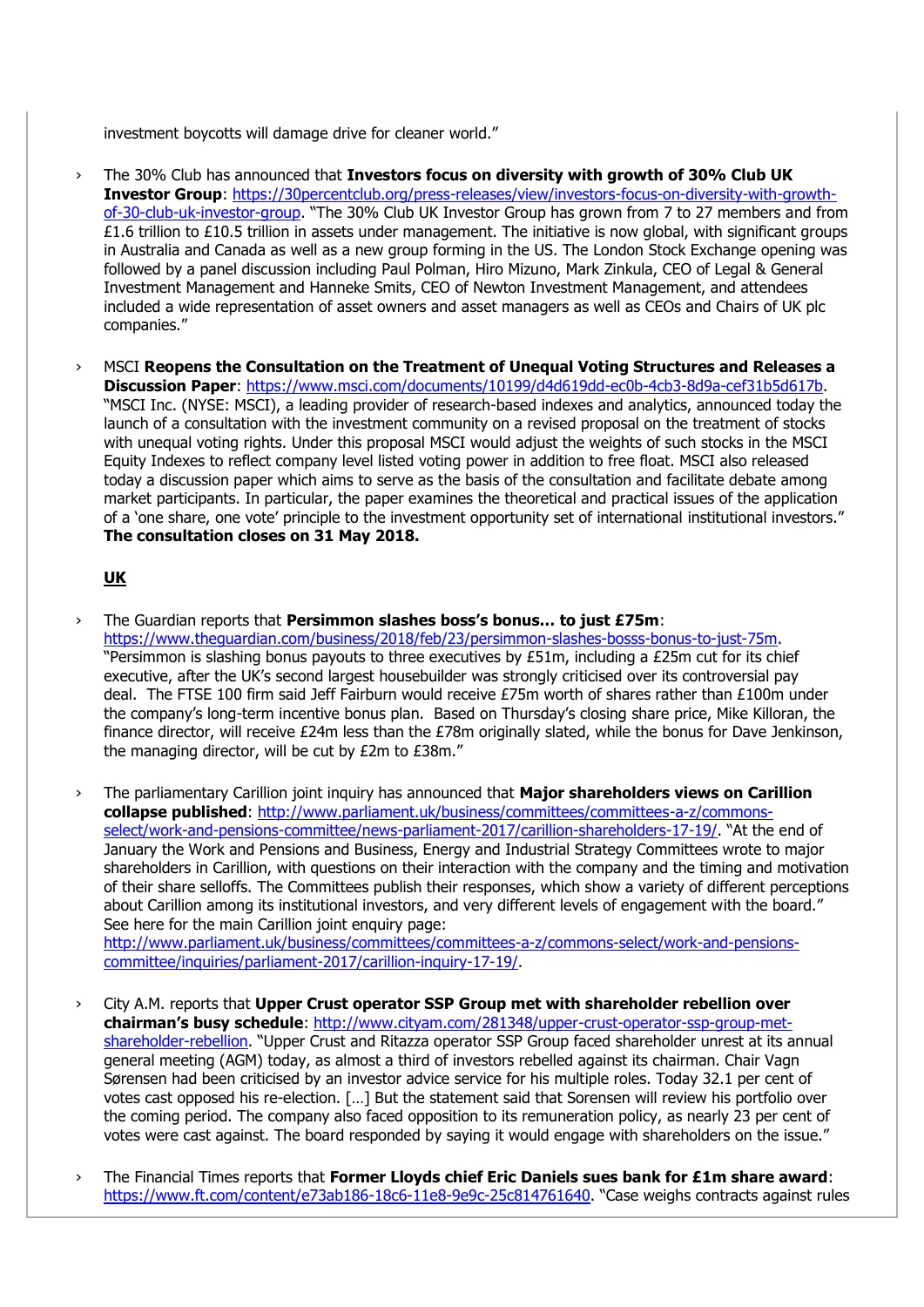allowing banks to claw back money due to failings."

- › The Department for Business, Energy & Industrial Strategy has announced that **Government to research whether companies buy back their own shares to inflate executive pay**: [https://www.gov.uk/government/news/government-to-research-whether-companies-buy-back-their-own](https://www.gov.uk/government/news/government-to-research-whether-companies-buy-back-their-own-shares-to-inflate-executive-pay)[shares-to-inflate-executive-pay](https://www.gov.uk/government/news/government-to-research-whether-companies-buy-back-their-own-shares-to-inflate-executive-pay). "New research into whether some companies are repurchasing their own shares to artificially inflate executive pay has been announced today by the government. […] While there are a number of valid reasons why a company would use these schemes, there are concerns that a minority of companies are using them to inflate executive pay and that they can crowd out investment. This new research will help to understand how companies use share buybacks and whether any further action is needed to prevent them from being misused."
- › The Financial News reports about **Anger over Standard Life Aberdeen's 569% bonus to co-CEO**: <https://www.fnlondon.com/articles/anger-over-standard-life-aberdeens-569-bonus-to-co-ceo-20180226> "Campaigners and shareholders have hit out at the bonus paid to Martin Gilbert, the co-chief executive of the UK's largest listed investment manager."

#### › The Investor Forum has published its **2017 Review of Activities**:

[https://docs.wixstatic.com/ugd/1cf1e4\\_da19f4ab524947e6b175a75a6d29b569.pdf](https://docs.wixstatic.com/ugd/1cf1e4_da19f4ab524947e6b175a75a6d29b569.pdf). "The Investor Forum is today publishing its 2017 Review of Activities, which identifies the companies with whom it engaged last year and provides an update on its stewardship activities. The Forum's activities and approach are becoming valuable tools for shareholders to escalate concerns and address complex problems with UK-listed companies. The collective engagements that the Forum has undertaken have made a valuable contribution to rebuild trust between shareholders and company boards in a number of situations. 2017 saw a significant pick up in collective engagement activity: Members proposed 14 different company situations for collective engagement; 10 of those situations resulted in comprehensive engagement with companies; Details of 7 completed engagements are disclosed in the 2017 review and they are (in order of initiation): Amerisur plc , BT Group plc, IP Group plc, ECO Animal Health plc, Worldpay plc, Rio Tinto plc and London Stock Exchange plc." The full document is available here:

[https://docs.wixstatic.com/ugd/1cf1e4\\_c6e9ab1e41e54c8aaa24902548eca631.pdf.](https://docs.wixstatic.com/ugd/1cf1e4_c6e9ab1e41e54c8aaa24902548eca631.pdf)

# **France**

- › The AFEP and the MEDEF have announced **Gouvernance des entreprises : L'Afep et le Medef lancent une consultation publique en vue de la révision du Code de gouvernement d'entreprise ("Corporate governance: Afep and Medef launch public consultation about the revision of the Corporate Governance Code.")**: [http://www.medef.com/fr/communique-de-presse/article/gouvernance](http://www.medef.com/fr/communique-de-presse/article/gouvernance-des-entreprises-lafep-et-le-medef-lancent-une-consultation-publique)[des-entreprises-lafep-et-le-medef-lancent-une-consultation-publique](http://www.medef.com/fr/communique-de-presse/article/gouvernance-des-entreprises-lafep-et-le-medef-lancent-une-consultation-publique) (in French only for now). "For the second time, the Afep and Medef have called for the establishment of a public stakeholder consultation as part of the revision of the Corporate Governance Code. […] The proposed changes relate to: Long-term value creation; Employee directors; Corporate commitments on non-discrimination and diversity at the highest level; and, the High Committee on Corporate Governance." See here for the consultation document: [http://consultation.codeafepmedef.fr/.](http://consultation.codeafepmedef.fr/) **The consultation closes on 10 April 2018.**
- › The Financial Times reports that **Carlos Ghosn defends reappointment as Renault chief**: <https://www.ft.com/content/1e2f6308-1304-11e8-8cb6-b9ccc4c4dbbb>. "Succession question overshadows carmaker's record figures for profits and sales."

### **Germany**

› Handelsblatt reports about **Why German corporate governance is so different**: <https://global.handelsblatt.com/companies/why-german-corporate-governance-is-so-different-892389>. "For over a century, corporate governance evolved differently in Germany than in English-speaking countries: with a two-tier board system, where labor representatives often hold sway. To do business with German firms, foreigners need to understand the rules."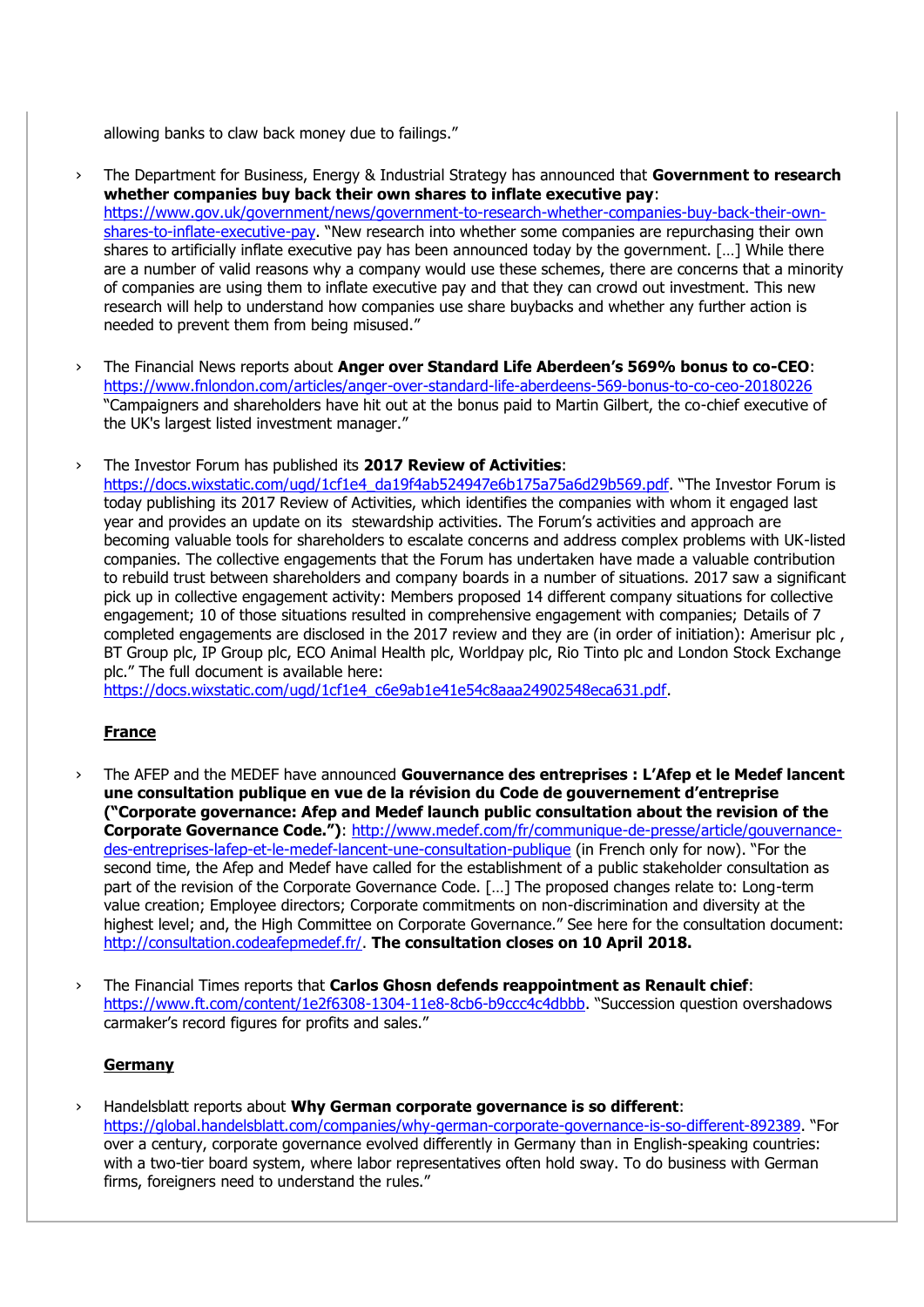- › The Financial Times reports that **Germany's Union takes stand to prove value of active managers**: <https://www.ft.com/content/bf808c8e-119f-11e8-8cb6-b9ccc4c4dbbb>. "Fund group says suing companies can improve behaviour and share price."
- › Manager Magazin reports that **Karl-Ludwig Kley sammelte zu viele Mandate – eine Provokation für Investoren ("Karl-Ludwig Kley collected too many mandates - a provocation for investors")**: <https://heft.manager-magazin.de/MM/2018/3/155801124/index.html> (in German). "Because Kley, who until two years ago served as CEO of the Darmstadt-based pharmaceutical company Merck, has launched his second career as a supervisory board member simply with too much enthusiasm. At BMW, he heads the important audit committee, while at US telecommunications giant Verizon, he serves on the board. And then there are the two chairmanships at Eon and Lufthansa!"

## **Netherlands**

› Eumedion has published a **position paper on restricted stock awards**:

[https://eumedion.nl/nl/nieuws/eumedion-staat-onder-voorwaarden-welwillend-tegenover-introductie](https://eumedion.nl/nl/nieuws/eumedion-staat-onder-voorwaarden-welwillend-tegenover-introductie-restricted-stock--regelingen)[restricted-stock--regelingen](https://eumedion.nl/nl/nieuws/eumedion-staat-onder-voorwaarden-welwillend-tegenover-introductie-restricted-stock--regelingen) (in Dutch only). "Eumedion is sympathetic, subject to conditions, to potential proposals from listed companies to replace their long-term incentive plans with a share plan whereby the shares have to be held for a long time, but no performance criteria apply. This is the conclusion of a position paper on so-called restricted stock schemes that Eumedion has published today. […] In any case, the Supervisory Board will have to justify such a proposal well, so that shareholders can understand the reasons for it. Furthermore, the introduction must be accompanied by a discount of around 50% on the expected 'at target' value of the previous long-term incentive plan as an uncertain reward element is exchanged for a certain reward element. Furthermore, the directors should hold the shares for at least 5 years." See here for the full document: [https://www.eumedion.nl/nl/public/kennisbank/position-papers/2018-02-eumedion](https://www.eumedion.nl/nl/public/kennisbank/position-papers/2018-02-eumedion-positie-t.a.v.-restricted-stock.pdf)[positie-t.a.v.-restricted-stock.pdf.](https://www.eumedion.nl/nl/public/kennisbank/position-papers/2018-02-eumedion-positie-t.a.v.-restricted-stock.pdf)

› Osborne Clarke has published a memo about **Four exceptions to the Dutch 20% bonus cap for financial undertakings**: [http://www.osborneclarke.com/insights/four-exceptions-to-the-dutch-20-bonus](http://www.osborneclarke.com/insights/four-exceptions-to-the-dutch-20-bonus-cap-for-financial-undertakings/)[cap-for-financial-undertakings/](http://www.osborneclarke.com/insights/four-exceptions-to-the-dutch-20-bonus-cap-for-financial-undertakings/). "Amsterdam is an attractive option for financial services organisations looking to enter the EU market. The headline 20% cap on employee bonuses is often seen as a hindrance, but there are a number of exceptions, or alternatives, that can mitigate or avoid the impact of the cap."

# **Switzerland**

› Reuters reports that **High share price lets Sika offer better deal to family: CEO**: [https://www.reuters.com/article/us-sika-results-family/high-share-price-lets-sika-offer-better-deal-to-family](https://www.reuters.com/article/us-sika-results-family/high-share-price-lets-sika-offer-better-deal-to-family-ceo-idUSKCN1G71A0)[ceo-idUSKCN1G71A0](https://www.reuters.com/article/us-sika-results-family/high-share-price-lets-sika-offer-better-deal-to-family-ceo-idUSKCN1G71A0). "Sika's high share price provides scope for the Swiss construction chemicals group to offer its controlling family shareholders a better buyout offer than one the clan has agreed with France's Saint-Gobain, Sika's CEO said."

### **Luxembourg**

› The Luxembourg Stock Exchange has announced that a **New principle on corporate social responsibility added to the X Principles of Corporate Governance of the Luxembourg Stock Exchange**:<https://www.bourse.lu/pr-new-csr-added-to-X-principles-corp-governance>. "[Pierre Margue, Chairman of the working group stated:] 'After a year of intense work, we are proposing a document that encourages listed Luxembourgish companies to abide by the revised rules. The most significant change is the new Principle 9 that introduces mandatory disclosure of the companies' CSR commitment'. By introducing its new CSR principle in its X Principles, the stock exchange underscores its engagement towards promoting sustainable growth of the global economy."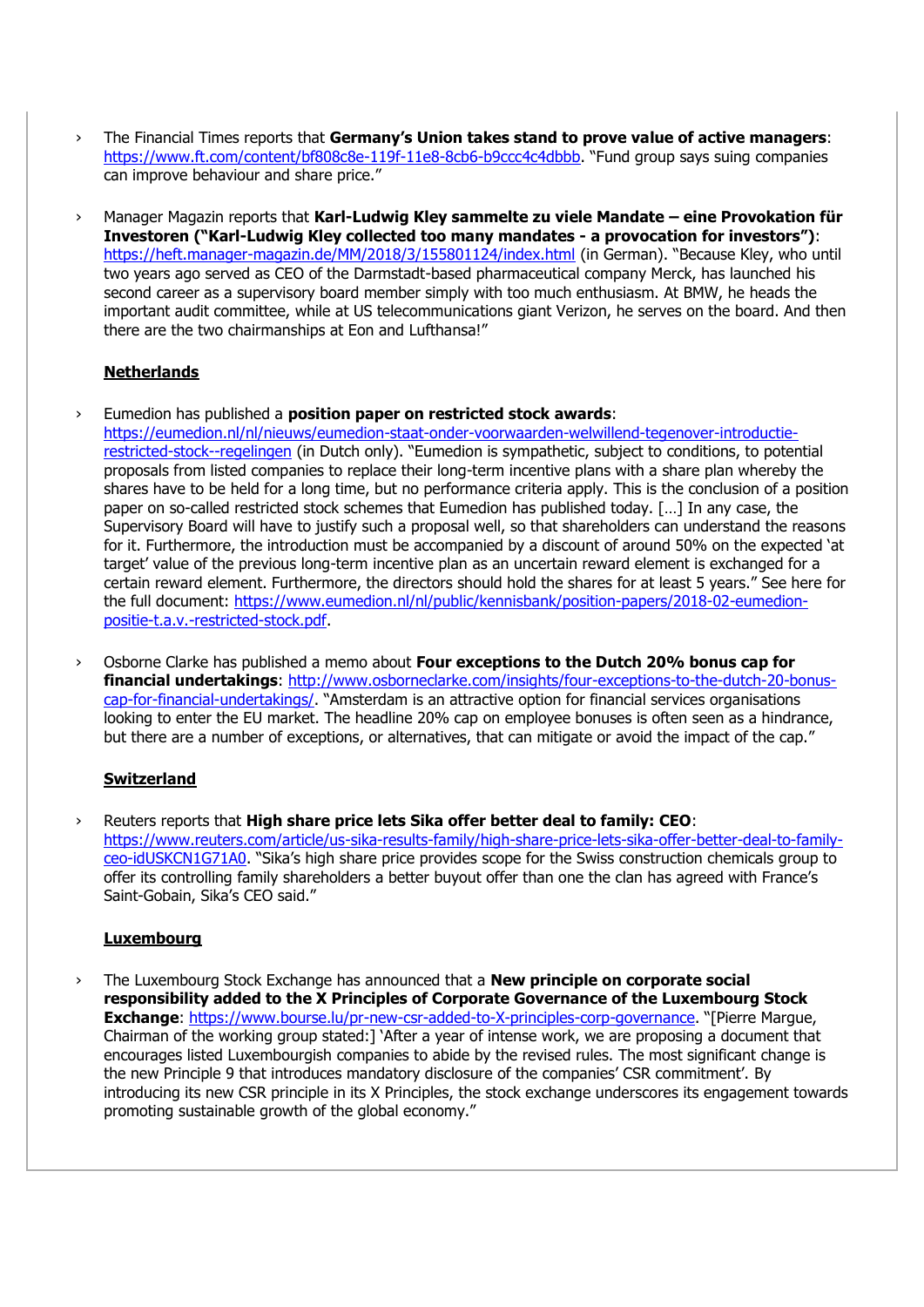#### **Norway**

› Norges Bank have published their review of **Responsible Investment 2017**: <https://www.nbim.no/en/transparency/news-list/2018/expectations-on-anti-corruption/>. "Today, we publish for the fourth time a broad and comprehensive review of our work on responsible investment in the Government Pension Fund Global. The fund is managed for future generations, and we rely on sustainable business practices to create long-term returns." The full document is available here: [https://www.nbim.no/en/transparency/reports/2017/responsible-investment-2017/.](https://www.nbim.no/en/transparency/reports/2017/responsible-investment-2017/)

### **Italy**

› The Financial Times reports that **Fiat Chrysler chief scores almost €40m in pay and awards**: <https://www.ft.com/content/201bedc4-1662-11e8-9376-4a6390addb44>. "Sergio Marchionne received €10.9m last year in pay and bonuses, as well as a €29m share award for targets hit over the past three years."

## **United States**

- › The Financial Times reports that **Jamie Dimon calls shareholder meetings 'complete waste of time'**: <https://www.ft.com/content/dee1b4be-1be4-11e8-956a-43db76e69936>. "JPMorgan Chase boss came under fire at US bank's last annual get-together in Delaware."
- › Reuters reports that **Snap chief earns \$638 million in 2017, third-highest CEO payout ever**: [https://www.reuters.com/article/us-snap-ceo-compensation/snap-chief-earns-638-million-in-2017-third](https://www.reuters.com/article/us-snap-ceo-compensation/snap-chief-earns-638-million-in-2017-third-highest-ceo-payout-ever-idUSKCN1G626U)[highest-ceo-payout-ever-idUSKCN1G626U](https://www.reuters.com/article/us-snap-ceo-compensation/snap-chief-earns-638-million-in-2017-third-highest-ceo-payout-ever-idUSKCN1G626U). "Snap Inc Chief Executive Evan Spiegel received \$637.8 million as total compensation last year after the company went public, the third-highest annual payout ever received by a company's CEO. Spiegel's payout trails the 2007 and 2008 compensations of Daniel Och, CEO of hedge fund Och-Ziff Capital Management Group, according to ISS Analytics, the data arm of Institutional Shareholder Services Inc. Och received an annual compensation of \$918.9 million in fiscal year 2007 and \$1.19 billion in 2008. Spiegel's pay package is based on stock-based awards worth \$636.6 million and salary and other compensation worth about \$1.2 million, according to a security filing by Snap on Thursday."
- › The Financial Times reports that **Citigroup increases pay package of chief by nearly 50%**: <https://www.ft.com/content/f3def682-132a-11e8-940e-08320fc2a277>. "Critics say 2017 rise for Michael Corbat is out of sync with his performance."
- › Bloomberg reports that **BlackRock Doesn't Want CEOs to 'Overboard' Themselves**: <https://www.bna.com/blackrock-doesnt-ceos-n57982088608/>. "The world's largest investment manager thinks chief executive officers who sit on more than one public company board besides their own are 'overboarded.' BlackRock Inc. is threatening to vote against them and other directors seen as overcommitted in upcoming elections as part of a recent update to its voting guidelines for the U.S. The guidelines previously said CEOs shouldn't sit on more than two outside boards. Michelle Edkins, a managing director at BlackRock and global head of its investment stewardship team, said the update reflects what's now "widely accepted as good practice" among the companies and boards it talks with throughout the year."
- › The Florida SBA has published a report entitled **Time is Money: The Link Between Over-Boarded Directors and Portfolio Value**: [https://www.sbafla.com/fsb/Portals/FSB/Content/CorporateGovernance/](https://www.sbafla.com/fsb/Portals/FSB/Content/CorporateGovernance/%20Reports/2018%20Time%20is%20Money%20Governance%20Brief.pdf) [Reports/2018%20Time%20is%20Money%20Governance%20Brief.pdf.](https://www.sbafla.com/fsb/Portals/FSB/Content/CorporateGovernance/%20Reports/2018%20Time%20is%20Money%20Governance%20Brief.pdf) The highlights include the following: "high directorships linked to lower stock performance; most large companies limit outside board membership; SBA policy encourages less than 4 directorships."
- › The Financial Times reports that **Dropbox plans for IPO raise ire over share structure**: <https://www.ft.com/content/a8dafc0a-18dc-11e8-9376-4a6390addb44>. "Cloud storage group eyes dual-class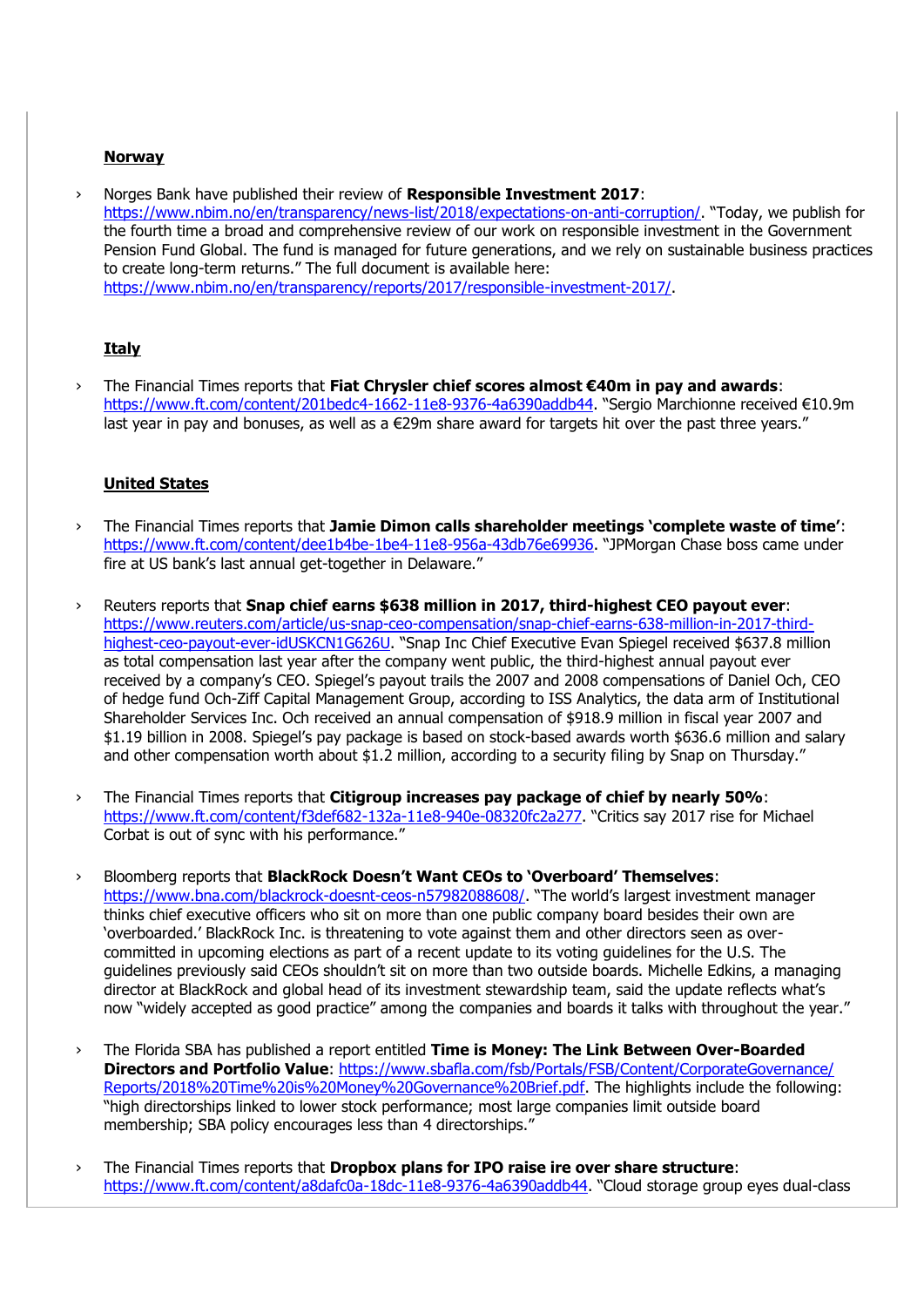listing that concentrates power with top management."

› Bloomberg reports that **JPMorgan Joins U.S. Banks Showing Pay Gap for Women of Only 1%**: [https://www.bloomberg.com/news/articles/2018-02-23/women-at-jpmorgan-earn-1-less-than-their-male](https://www.bloomberg.com/news/articles/2018-02-23/women-at-jpmorgan-earn-1-less-than-their-male-coworkers-do)[coworkers-do](https://www.bloomberg.com/news/articles/2018-02-23/women-at-jpmorgan-earn-1-less-than-their-male-coworkers-do). "As a growing number of financial firms reveal whether men and women are compensated equally, they have clustered around 99 percent parity, after adjusting for factors such as job role, seniority and locale. In addition to Wells Fargo & Co., Bank of America Corp., Citigroup Inc. and Bank of New York Mellon Corp., MasterCard Inc. last week reported that its gender pay gap was around 1 percent. The numbers stand in stark contrast to the average gender pay gap in the U.S., which has hovered around 20 percent since 2007, according to the National Women's Law Center."

# **India**

› Business Today reports about **The lone wolf: Amit Tandon is taking on the high and mighty of the corporate world. But there are challenges, too**: [https://www.businesstoday.in/magazine/the-hub/the](https://www.businesstoday.in/magazine/the-hub/the-lone-wolf/story/269874.html)[lone-wolf/story/269874.html](https://www.businesstoday.in/magazine/the-hub/the-lone-wolf/story/269874.html). "In a short span of seven years, IiAS has managed to send shivers down the spine of several big promoters. Be it the Tata Group, Infosys or ITC, IiAS has been giving its opinion on every major issue concerning shareholders. […] The proxy-advisory business is expected to grow as corporate governance takes centre stage. Institutional investors as well as portfolio advisory companies are already taking up issues wherever they feel the decision is not in the interests of shareholders. Issues such as managerial compensation, related-party transactions, valuation, protection of minority shareholders' interest keep hitting headlines."

## **Japan**

› Nikkei Asian Review reports that **Japan's corporate code to urge companies to explain CEO hiring**: [https://asia.nikkei.com/Politics-Economy/Policy-Politics/Japan-s-corporate-code-to-urge-companies-to](https://asia.nikkei.com/Politics-Economy/Policy-Politics/Japan-s-corporate-code-to-urge-companies-to-explain-CEO-hiring)[explain-CEO-hiring](https://asia.nikkei.com/Politics-Economy/Policy-Politics/Japan-s-corporate-code-to-urge-companies-to-explain-CEO-hiring). "New rules are intended to foster greater openness and foreign investment."

### **Singapore**

The Straits Times reports that there are a **Higher proportion of women on boards of listed firms in Singapore**: [www.straitstimes.com/business/companies-markets/higher-proportion-of-women-on-boards-of](http://www.straitstimes.com/business/companies-markets/higher-proportion-of-women-on-boards-of-listed-firms-here)[listed-firms-here](http://www.straitstimes.com/business/companies-markets/higher-proportion-of-women-on-boards-of-listed-firms-here). "Percentage of all-male boards dips, but new seats still mostly filled by men […] Women accounted for 10.8 per cent of directorships last year, up a tad from 9.9 per cent in 2016 and 9.5 per cent in 2015."

# **Malaysia**

› KPMG reports that the **Average remuneration of non-executive directors increased to RM162,000 per annum**: [https://home.kpmg.com/my/en/home/media/press-releases/2018/02/neds-report.html.](https://home.kpmg.com/my/en/home/media/press-releases/2018/02/neds-report.html) "According to Mohd Khaidzir Shahari, KPMG's Head of Risk Consulting in Malaysia […] 'Given that the Malaysian Code on Corporate Governance (MCCG) calls upon companies to establish dedicated remuneration and risk management committees for more focused oversight on relevant matters, it would be reasonable to expect the responsibilities, resultant time commitment and accordingly, the remuneration of NEDs to increase in the coming years'."

# **Israel**

› Reuters report that **Tel Aviv bourse sees sale of controlling stake to overseas exchange by April**: [https://www.reuters.com/article/israel-bourse/tel-aviv-bourse-sees-sale-of-controlling-stake-to-overseas](https://www.reuters.com/article/israel-bourse/tel-aviv-bourse-sees-sale-of-controlling-stake-to-overseas-exchange-by-april-idUSL8N1PV310)[exchange-by-april-idUSL8N1PV310](https://www.reuters.com/article/israel-bourse/tel-aviv-bourse-sees-sale-of-controlling-stake-to-overseas-exchange-by-april-idUSL8N1PV310). "The Tel Aviv Stock Exchange (TASE) expects to have a deal in place by April to sell a controlling stake to a large foreign bourse, its chief executive said on Monday. […] At the same time, the bourse is trying to lure many of the 90 Israeli companies listed abroad – with a market value of \$70 billion – to dual-list in Tel Aviv. One barrier for companies listed on Nasdaq to trade in Tel Aviv has been